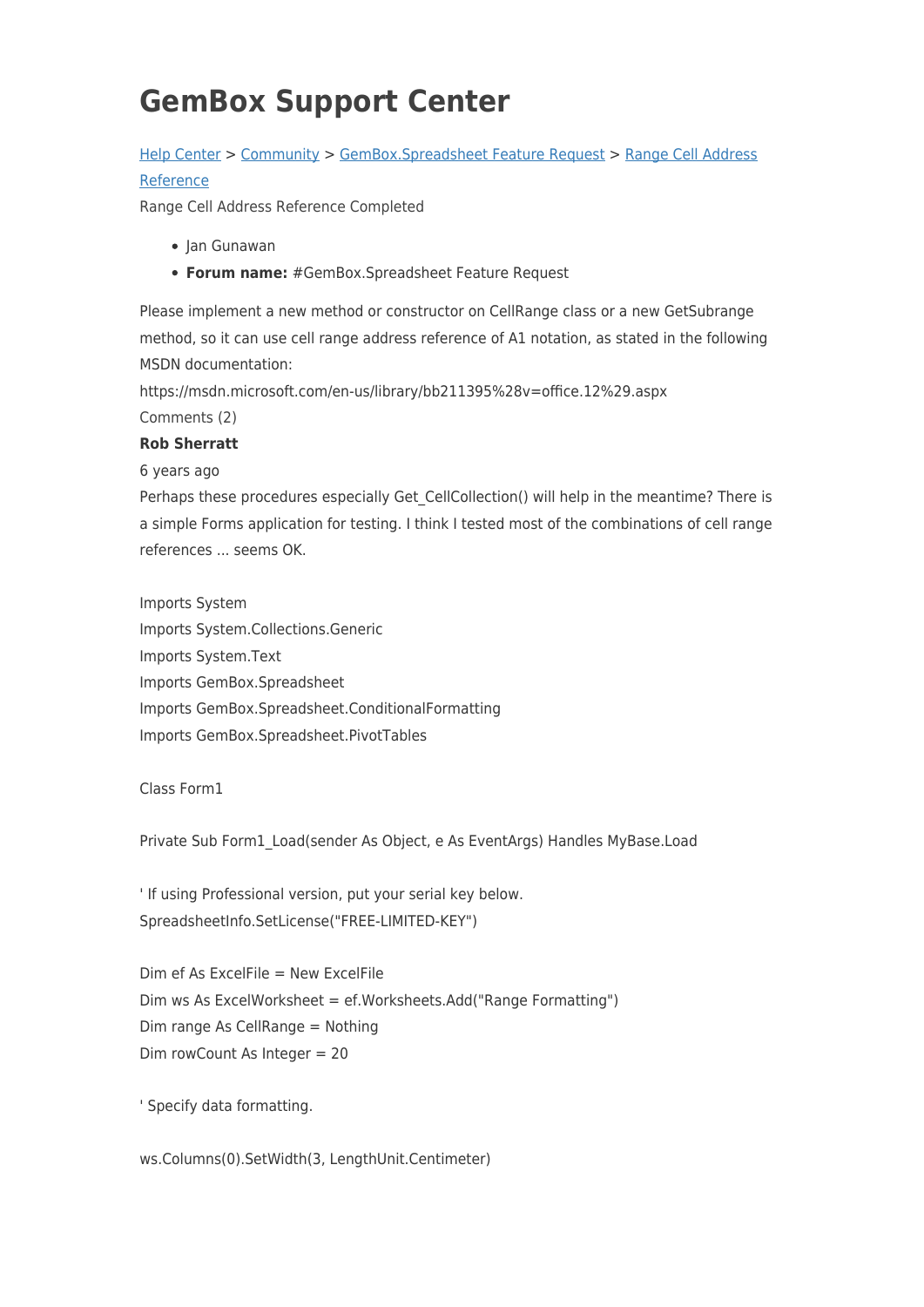ws.Columns(1).SetWidth(3, LengthUnit.Centimeter) ws.Columns(2).SetWidth(3, LengthUnit.Centimeter) ws.Columns(3).SetWidth(3, LengthUnit.Centimeter) ws.Columns(3).Style.NumberFormat = "[\$\$-409]#,##0.00" ws.Columns(4).SetWidth(3, LengthUnit.Centimeter) ws.Columns(4).Style.NumberFormat = "yyyy-mm-dd" ws.Columns(5).SetWidth(3, LengthUnit.Centimeter)

 $Dim$  cells =  $ws$ . Cells

' Specify header row.

cells(0, 0).Value = "Departments"  $cells(0, 1).$ Value = "Names"  $cells(0, 2).$ Value = "Years of Service"  $cells(0, 3)$ . Value = "Salaries"  $cells(0, 4)$ . Value = "Deadlines" cells(0, 5).Value = "Comments"

' Insert random data to sheet.  $Dim$  random = New Random() Dim departments = New String() {"Legal", "Marketing", "Finance", "Planning", "Purchasing"} Dim names = New String() {"John Doe", "Fred Nurk", "Hans Meier", "Ivan Horvat"} Dim comments = New String()  $\{$  "", "", "Overdue", ""} For i As Integer =  $0$  To rowCount -  $1$  $cells(i + 1, 0).$ Value = departments(random.Next(departments.Length)) cells(i + 1, 1).Value = names(random.Next(names.Length)) +  $"c + (i + 1)$ .ToString()  $cells(i + 1, 2).$ Value = random.Next $(1, 31)$ cells(i + 1, 3). Value = random. Next(10, 101)  $*$  100  $cells(i + 1, 4)$ . Value = DateTime. Now. AddDays(random. Next(-1, 2)) cells(i + 1, 5).Value = comments(random.Next(comments.Length)) Next

Get CellCollection(ws, "D16:F21", range) range.Style.FillPattern.SetSolid(Color.Yellow)

Get CellCollection(ws, "7:8", range) range.Style.Font.Weight = ExcelFont.BoldWeight range.Style.FillPattern.SetSolid(Color.LightGreen)

Get CellCollection(ws, "C4", range) range.Style.FillPattern.SetSolid(Color.LightBlue)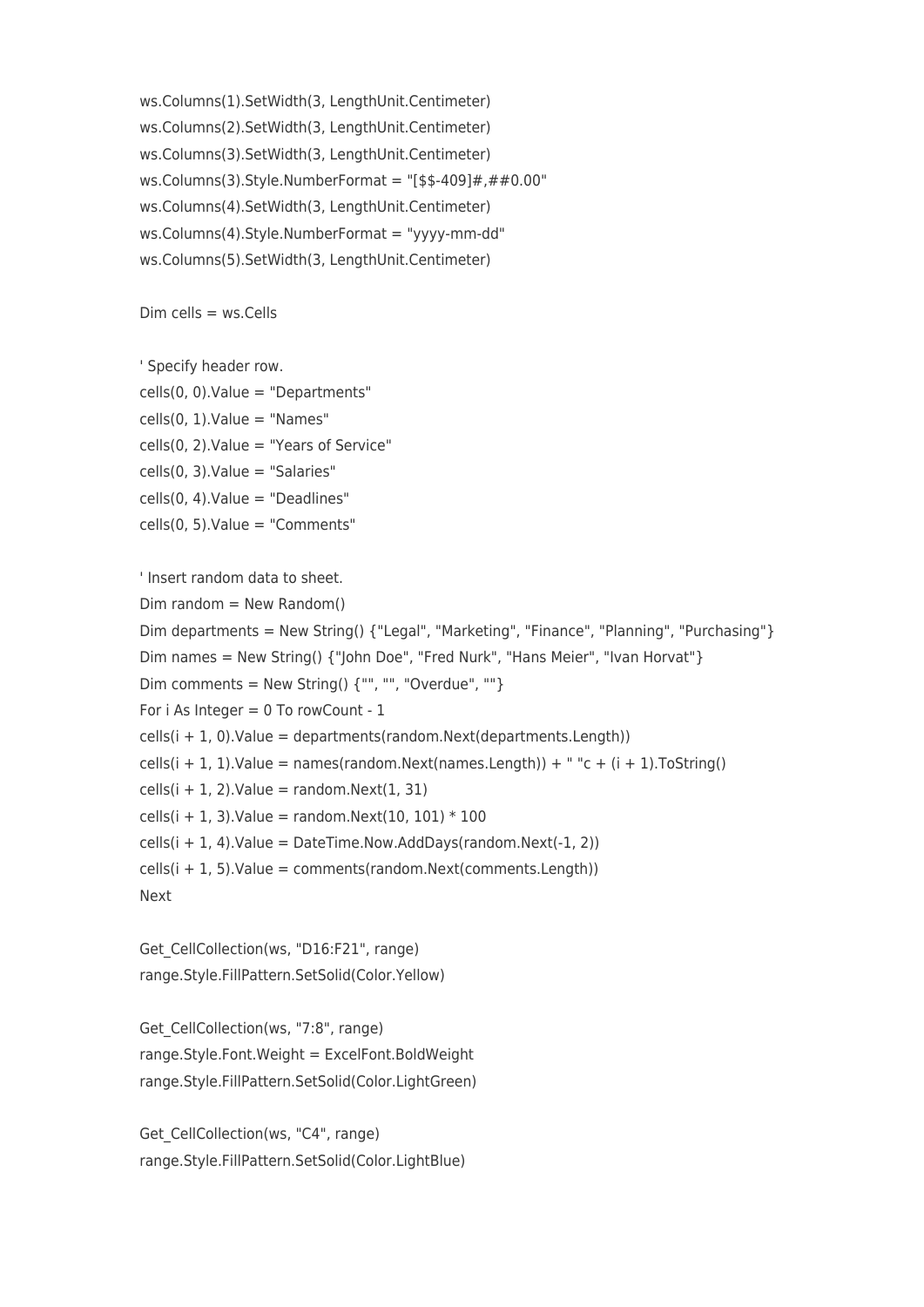Get CellCollection(ws, "E", range) range.Style.FillPattern.SetSolid(Color.LightSlateGray)

Get CellCollection(ws, "12", range) range.Style.FillPattern.SetSolid(Color.MistyRose)

Get CellCollection(ws, "A17:B", range) range.Style.FillPattern.SetSolid(Color.OrangeRed)

System.IO.File.Delete(Environment.GetFolderPath(Environment.SpecialFolder.MyDocuments) & "\Range Formatting.xlsx") ef.Save(Environment.GetFolderPath(Environment.SpecialFolder.MyDocuments) & "\Range

Formatting.xlsx")

Me.Close()

End Sub

Private Function Get\_CellCollection(ws As GemBox.Spreadsheet.ExcelWorksheet, CellRef As String, \_

ByRef MyCellRange As GemBox.Spreadsheet.CellRange) As Boolean

' Fetches a CellRange from the Worksheet using Excel-type CellRef string.

' Any "\$" absolute references are allowed and stripped out.

- Dim CellRef1 As String = ""
- Dim CellRef2 As String = ""
- Dim DelimIdx As Integer
- Dim Row1 As Integer =  $0$
- Dim Row2 As Integer  $= 0$
- Dim Col1 As Integer =  $0$
- Dim Col2 As Integer  $= 0$
- Dim Syntax1 As Integer =  $0$
- Dim Syntax2 As Integer =  $0$
- $' 0 =$  invalid syntax
- ' 1 = whole column selection syntax like "AD" col is valid, row is not modified
- ' 2 = whole row selection syntax like "3" row is valid, col is not modified
- ' 3 = cell reference like "BC3" both row and col are valid

CellRef = Replace(CellRef, "\$", "") ' remove any Excel "\$" absolute references since these are unsupported in GB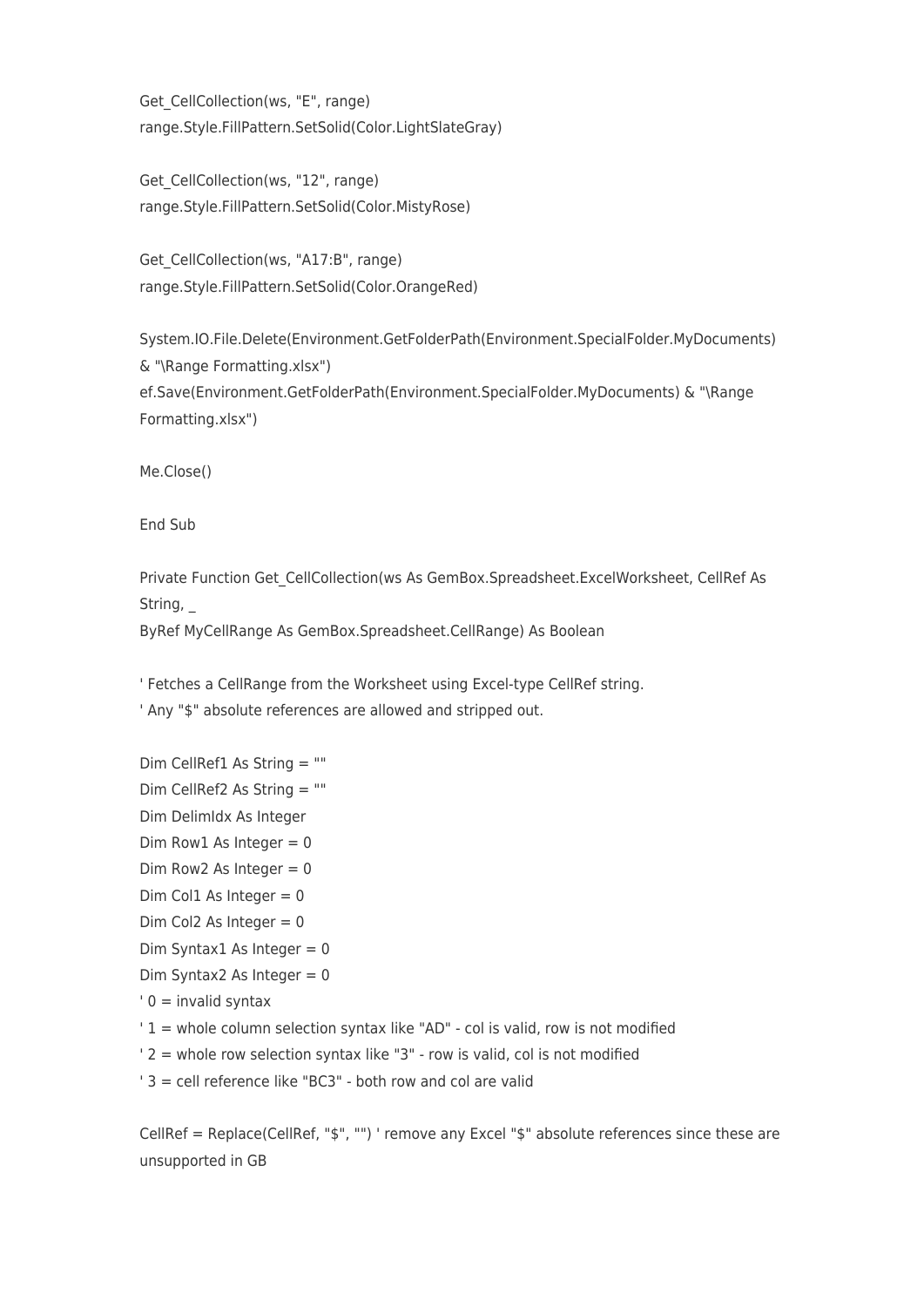DelimIdx = InStr(CellRef, ":") If DelimIdx > 0 Then ' cellrange with two tokens CellRef1 and CellRef2

' Process the first token, CellRef1 CellRef1 = Mid(CellRef, 1, DelimIdx - 1) If Not Parse\_ExcelRefToken(CellRef1, Syntax1, Row1, Col1) Then Return False

' Process the second token, CellRef2 CellRef2 = Mid(CellRef, DelimIdx + 1, Len(CellRef) - DelimIdx) If Not Parse\_ExcelRefToken(CellRef2, Syntax2, Row2, Col2) Then Return False

Else ' single row or column specified by one token CellRef If Not Parse\_ExcelRefToken(CellRef, Syntax1, Row1, Col1) Then Return False End If

Select Case Syntax1 Case 1 Select Case Syntax2 Case 0 MyCellRange = ws.Cells.GetSubrangeAbsolute(0, Col1, ws.Rows.Count - 1, Col1) Case 1 MyCellRange = ws.Cells.GetSubrangeAbsolute(0, Col1, ws.Rows.Count - 1, Col2) Case 2 MyCellRange = ws.Cells.GetSubrangeAbsolute(Row2, Col1, Row2, Col1) Case 3 MyCellRange = ws.Cells.GetSubrangeAbsolute(0, Col1, Row2, Col2) End Select Case 2 Select Case Syntax2 Case 0 MyCellRange = ws.Cells.GetSubrangeAbsolute(Row1, 0, Row1, ws.Columns.Count - 1) Case 1 MyCellRange = ws.Cells.GetSubrangeAbsolute(Row1, Col2, Row1, Col2) Case 2 MyCellRange = ws.Cells.GetSubrangeAbsolute(Row1, 0, Row2, ws.Columns.Count - 1) Case 3 MyCellRange = ws.Cells.GetSubrangeAbsolute(Row1, 0, Row2, Col2) End Select Case 3 Select Case Syntax2 Case 0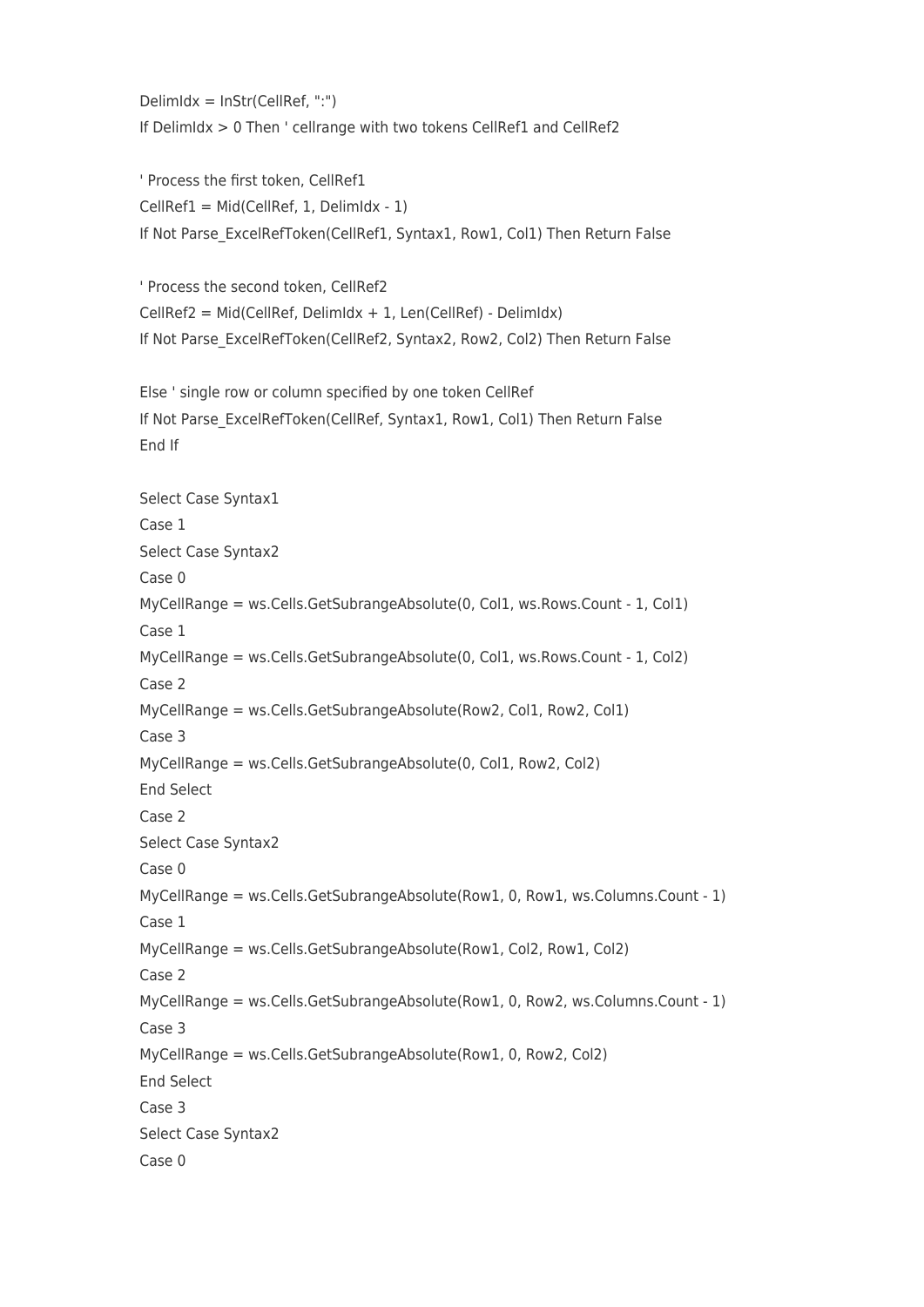MyCellRange = ws.Cells.GetSubrangeAbsolute(Row1, Col1, Row1, Col1) Case 1 MyCellRange = ws.Cells.GetSubrangeAbsolute(Row1, Col1, ws.Rows.Count - 1, Col2) Case 2 MyCellRange = ws.Cells.GetSubrangeAbsolute(Row1, Col1, Row2, ws.CalculateMaxUsedColumns - 1) Case 3 MyCellRange = ws.Cells.GetSubrangeAbsolute(Row1, Col1, Row2, Col2) End Select End Select Return True

End Function

Private Function Parse\_ExcelRefToken(CellRef As String, ByRef Syntax As Integer, ByRef Row As Integer, ByRef Col As Integer) As Boolean

' Parses a single Excel Reference token

Dim Char1 As String = Mid(CellRef, 1, 1) Dim Char2 As String = Mid(CellRef, Len(CellRef), 1)

If  $Char1 \geq$  "A" And  $Char1 \leq$  "Z" Then If IsNumeric(Char2) Then CellRange.PositionToRowColumn(CellRef, Row, Col) Syntax = 3 ' CellRef specifies a cell reference like "BC3" Return True Else If  $Char2 \geq$  "A" And  $Char2 \leq$  "Z" And  $Len(CellRef) \leq 2$  Then Col = ExcelColumnCollection.ColumnNameToIndex(CellRef) Syntax = 1 ' CellRef specifies a whole column selection syntax like "BD" Return True Else Syntax =  $0$  ' Illegal syntax Return False End If End If

Else ' CellRef is either numeric and specifies a single row, or else is invalid

If IsNumeric(CellRef) Then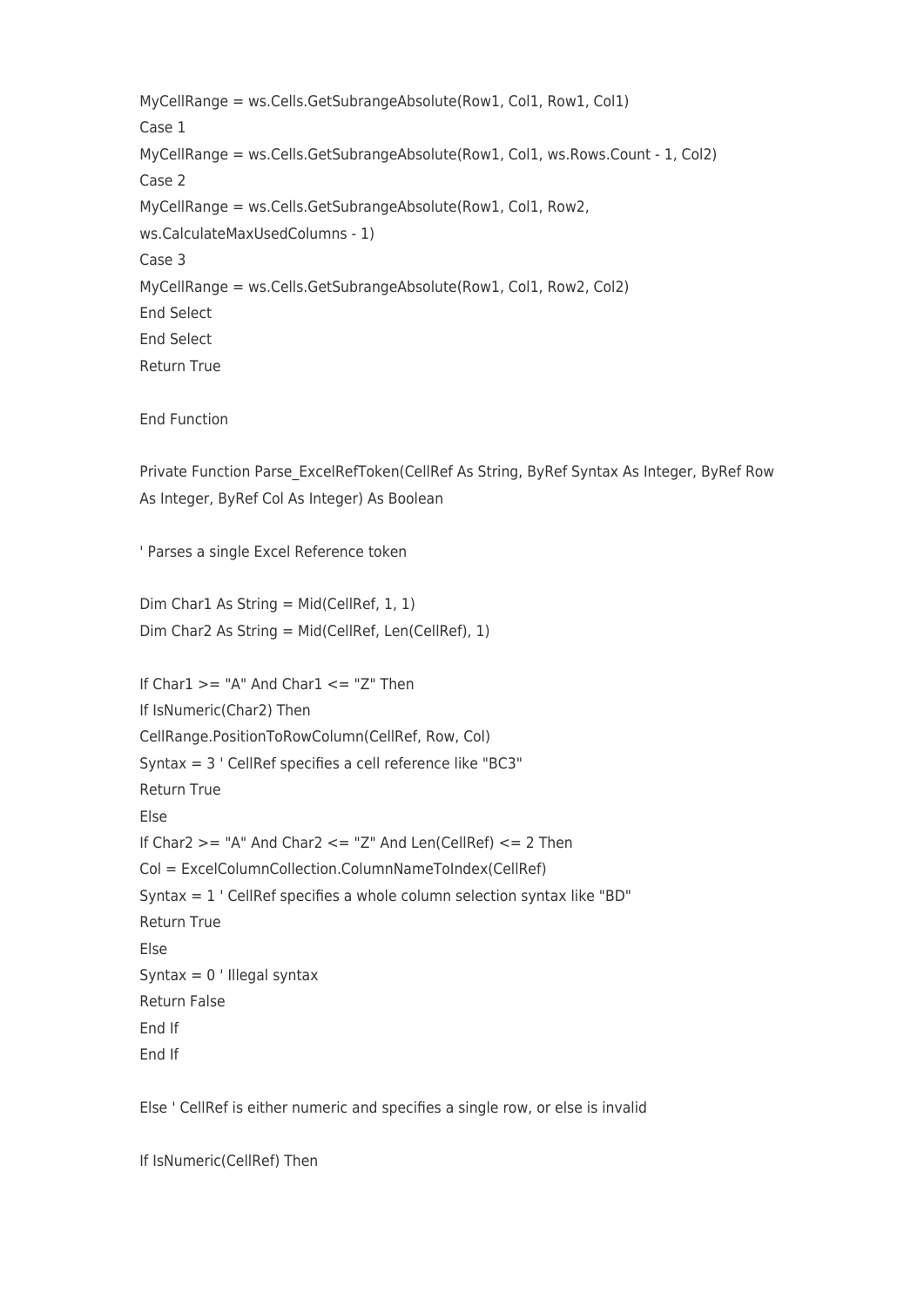Row = CInt(CellRef) - 1 Syntax =  $2'$  whole row selection syntax like "321" Return True Else Syntax =  $0$  ' illegal Syntax Return False End If End If

End Function

Private Function Get Excel Col By Index(Col Index As Integer) As String

' Converts a numeric column index numbered from 0 to 702 into an Excel column index ' with letter references from A ... Z, AA ... AZ, BA ... BZ, , ZA to ZZ

If Col Index < 0 Or Col Index > 702 Then Return "" Return ExcelColumnCollection.ColumnIndexToName(Col\_Index)

End Function

Private Function Get Excel Col By Name(ws As ExcelWorksheet, Colname As String, Optional Header row As Integer = 0) As String

' Converts the first Colname found in the header row number Header\_Row into an Excel column index

' with letter references from A ... Z, AA ... AZ, BA ... BZ, , ZA to ZZ

Dim headerCells = ws.Rows(Header\_row).AllocatedCells Dim colNumber As Integer

If String.IsNullOrWhiteSpace(Colname) Then Return ""

For colNumber = 0 To headerCells.Count - 1 If (headerCells(colNumber).Value).Equals(Colname) Then Return ExcelColumnCollection.ColumnIndexToName(colNumber) End If Next Return ""

End Function